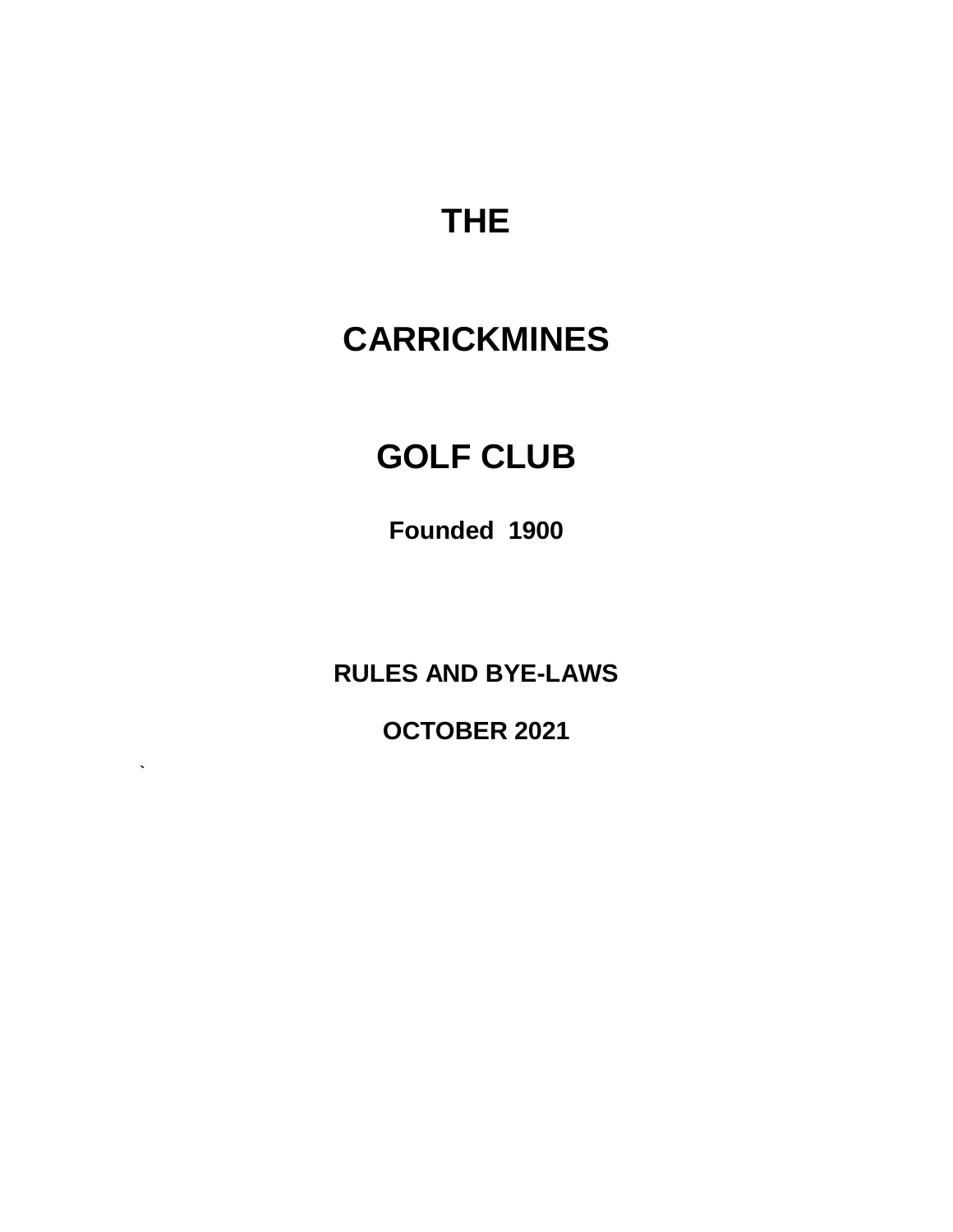## **INDEX**

| <b>Subject</b>                           | <b>Rule/Bye-Law</b> |
|------------------------------------------|---------------------|
| <b>Categories of Membership</b>          | $10, 12 - 13$       |
| <b>Category Transfer</b>                 | 12                  |
| <b>Change of Rules</b>                   | 18                  |
| <b>Colours</b>                           | 22                  |
| <b>Committee</b>                         | 4                   |
| <b>Constitution of</b>                   | 4.1                 |
| <b>Meetings of</b>                       | 4.5                 |
| <b>Election of</b>                       | 4.7                 |
| Powers of                                | 9                   |
| <b>Competitions</b>                      | <b>Bye-Law 3</b>    |
| <b>Complaints</b>                        | 23                  |
| <b>Borrowing powers</b>                  | 4.8                 |
| <b>Data Protection</b>                   | 26                  |
| <b>Discipline</b>                        | 19                  |
| <b>Dress</b>                             | <b>Bye-Law 5</b>    |
| <b>Election of Members</b>               | 11                  |
| <b>Entrance Fees &amp; Subscriptions</b> | 15                  |
| <b>General Meetings</b>                  | 7                   |
| Voting at                                | 8                   |
| <b>Green Committee</b>                   | 5, Bye-Law 2        |
| Handicapping                             | Bye-Law 4           |
| <b>House Committee</b>                   | 5                   |
| <b>Intoxicating Liquor Act 2008</b>      | Bye-Law 7           |
| <b>Leave of Absence</b>                  | 16                  |
| Levies                                   | 4.8(b)              |
| <b>Management of Club</b>                | 4                   |
| <b>Miscellaneous</b>                     | Bye-Law 6           |
| <b>Name of Club</b>                      | 1                   |
| <b>Object of Club</b>                    | $\mathbf{2}$        |
| <b>Resignations from Membership</b>      | 17                  |
| <b>Sale Excisable Liquor</b>             | 21                  |
| <b>Sub-Committees</b>                    | 6                   |
| <b>Subscriptions</b>                     | 15                  |
| <b>Visitors</b>                          | 20, Bye-Law 1       |
| <b>Complaints</b>                        | 23                  |
| <b>Winding-Up</b>                        | 24                  |
| <b>Policy Statement - Young Members</b>  | 25                  |
| <b>Waiver of legal rights</b>            | 27                  |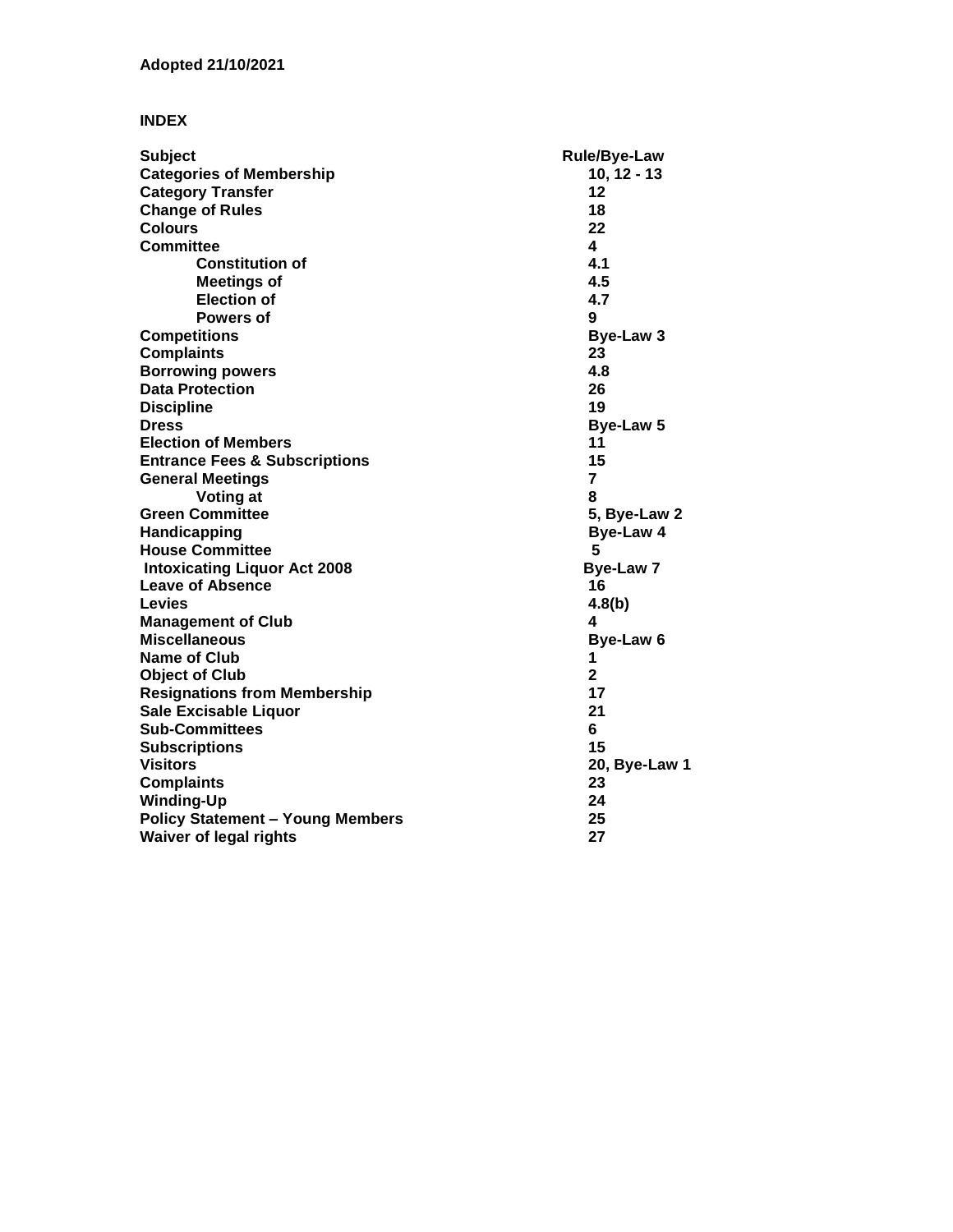# **THE CARRICKMINES GOLF CLUB**

## **RULES**

#### **1. THE NAME OF THE CLUB**

The name of the Club shall be THE CARRICKMINES GOLF CLUB.

### **2. THE OBJECT OF THE CLUB**

The object of the Club is to provide facilities for the playing of amateur games of golf and generally to promote amateur games among its members. The Club may also provide such outdoor and indoor games, activities and social functions as might be considered desirable from time to time.

#### **3. THE GAME**

 The Rules of Golf as they may from time to time be fixed by the Royal and Ancient Golf Club of St. Andrews shall, as far as applicable, be the Rules of Golf for this Club, subject to such Local Rules as shall be added thereto by the Committee from time to time.

#### **4. THE MANAGEMENT OF THE CLUB**

**4.1** The business and affairs of the Club shall be managed by a committee consisting of the following Officers: The President, Vice-President, Captain, Vice-Captain, Lady Captain, Lady Vice-Captain, Honorary Secretary, Honorary Treasurer and not less than four nor more than six Ordinary Members (the Committee). The affairs of the Club in all matters, other than those reserved by these Rules for the Club in general meeting, shall be managed by the Committee.

**4.2** The Committee may appoint an Honorary Mens Competition Secretary, an Honorary Ladies Competitions Secretary, an Honorary Membership Secretary and an Honorary Course Officer.

**4.3** The assets and property of the Club shall be vested in three trustees, or one trustee if a corporate body, who shall be appointed by a majority of the members present and voting at a general meeting and shall deal with the assets and property of the Club as directed by resolution of the Committee of which an entry in the Minute Book signed by the Chairman shall be conclusive evidence ( the ''Trustees'' and each a ''Trustee''). The assets and property of the Club shall at all times be used in furtherance of the object of the Club as set forth in these Rules and Bye-Laws.

A general meeting of the members of the Club shall have power to remove any Trustee. All vacancies occurring by retirement, resignation or death, shall be filled at the next general meeting of the Club, or, in case of removal, at the meeting removing the Trustee.

**4.4** The annual accounts of the Club shall be audited by an auditor or a firm of auditors to be appointed at the Annual General Meeting of the Club (the ''Auditor''**).** In the event of a vacancy arising in the office of Auditor due to a resignation, retirement or death, the Committee shall have the power to appoint an auditor or a firm of auditors, whose appointment will endure until the next Annual General Meeting.

**4.5** The Committee shall meet as required and five members shall form a quorum. At all Committee Meetings the Chair shall be taken by the President or the Vice-President or, in their absence, by the Captain or by the Lady Captain. Should none of these Officers be present, any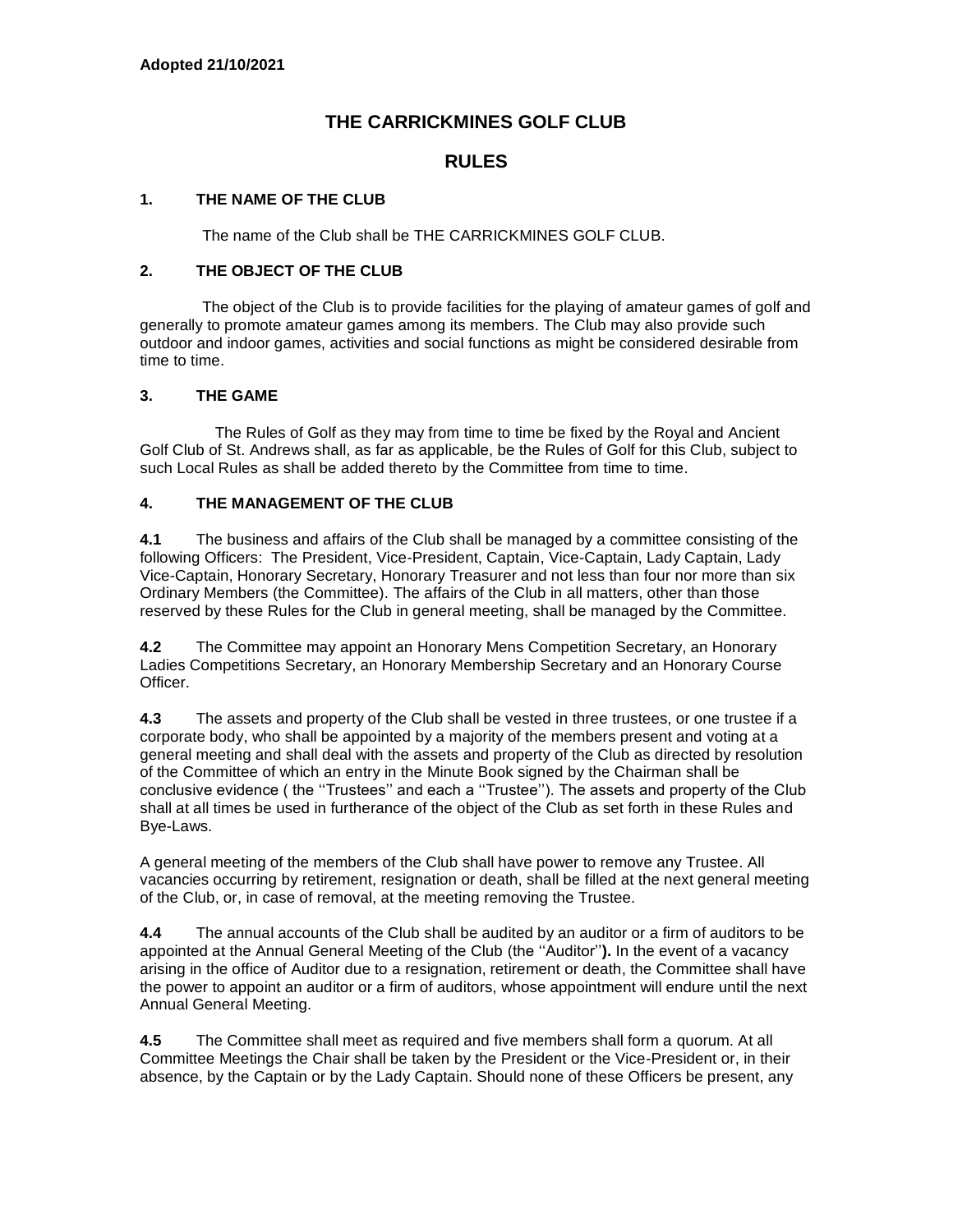member of the Committee may be elected Chairman. In the event of a tie on a vote in committee, the Chairman shall have a casting vote in addition to his/her ordinary vote.

**4.6** The financial affairs of the Club shall be the responsibility of the Committee. Correct accounts and books shall be kept by the Honorary Treasurer or under his/her supervision, showing the financial affairs, receipts and disbursements of the Club. The bank accounts shall be kept in the name of the Club in such bank as the Committee may from time to time determine. All cheques shall be signed by any two of those members of the Committee duly authorised by the Committee for this purpose. Annual audited accounts shall be kept and made available for inspection by the Revenue Commissioners on request.

**4.7** The Officers, Committee and Auditor shall retire annually and shall be eligible for reelection at the Annual General Meeting of the Club ("AGM"), save that the President shall not hold office for more than two years in succession, neither shall the Honorary Secretary nor the Honorary Treasurer hold office for more than five years in succession. The Committee shall have power to co-opt a member to fill any casual vacancy on the Committee.

**4.8 (a)** The Committee shall not be empowered to spend or borrow or guarantee the payment of an aggregate sum in excess of  $\epsilon$ 100,000 for any particular or individual project or purpose of the Club unless a resolution authorising the Committee to do so has been passed at a general meeting of the members of the Club. If at any time the Club in general meeting shall pass such a resolution, the Committee shall thereupon be empowered to spend, and/or borrow or guarantee the payment of such a sum for the purposes of the Club in accordance with any such resolution**.**

The Committee shall be entitled to borrow and/or guarantee the payment of such amount of money either at one time or from time to time and at such rate of interest and in such form and manner and upon such security as shall be specified in such resolution. The Trustee/s shall at the direction of the Committee make such disposition of the Club property or any part thereof and enter into such agreement in relation thereto as the Committee deems proper for giving such security for such loan or guarantee and interest. All members of the Club, whether voting on such a resolution or not, and all persons becoming members of the Club after the passing of such a resolution, shall be deemed to have assented to the same as if they had voted in favour of such resolution. The Committee shall have no power to pledge the personal liability of any member of the Club for the repayment of any sums so borrowed.

**(b)** The Committee may, for the purposes of financing capital expenditure not normally met out of current revenue with the sanction of the voting members of the Club in general meeting, impose a capital levy upon the members of the Club in such manner and upon such terms and in such amounts as the Club shall in general meeting authorise. No levies shall be payable by any Honorary Life Member of the Club.

**4.9 (a)** The Trustees of the Club and every other Officer, Committee Member and Member of any Sub-Committee thereof, shall, save in instances of fraud, serious misconduct or willful neglect, be indemnified by the Members of the Club for the time being against all liability or reasonable expense incurred by them while acting in the course of their duties by reason of their position as Trustees / Committee Members /Officers/ Members of any subcommittee and insofar as the assets of the Club may be deficient.

**(b)** The income and property of the Club shall be applied solely towards the promotion of its objects as set forth in rule 2. No portion of the Club's income and property shall be paid or transferred directly or indirectly by way of dividend, bonus or otherwise howsoever by way of profit to the members of the Club. No Officer appointed to any office of the Club shall be paid by salary or fees, or receive any remuneration or other benefit in money or money's worth from the Club. However nothing shall prevent any payment in good faith by the Club of:

**i)** reasonable and proper remuneration to any member of the Club (not being an Officer) for any services rendered to the Club**;**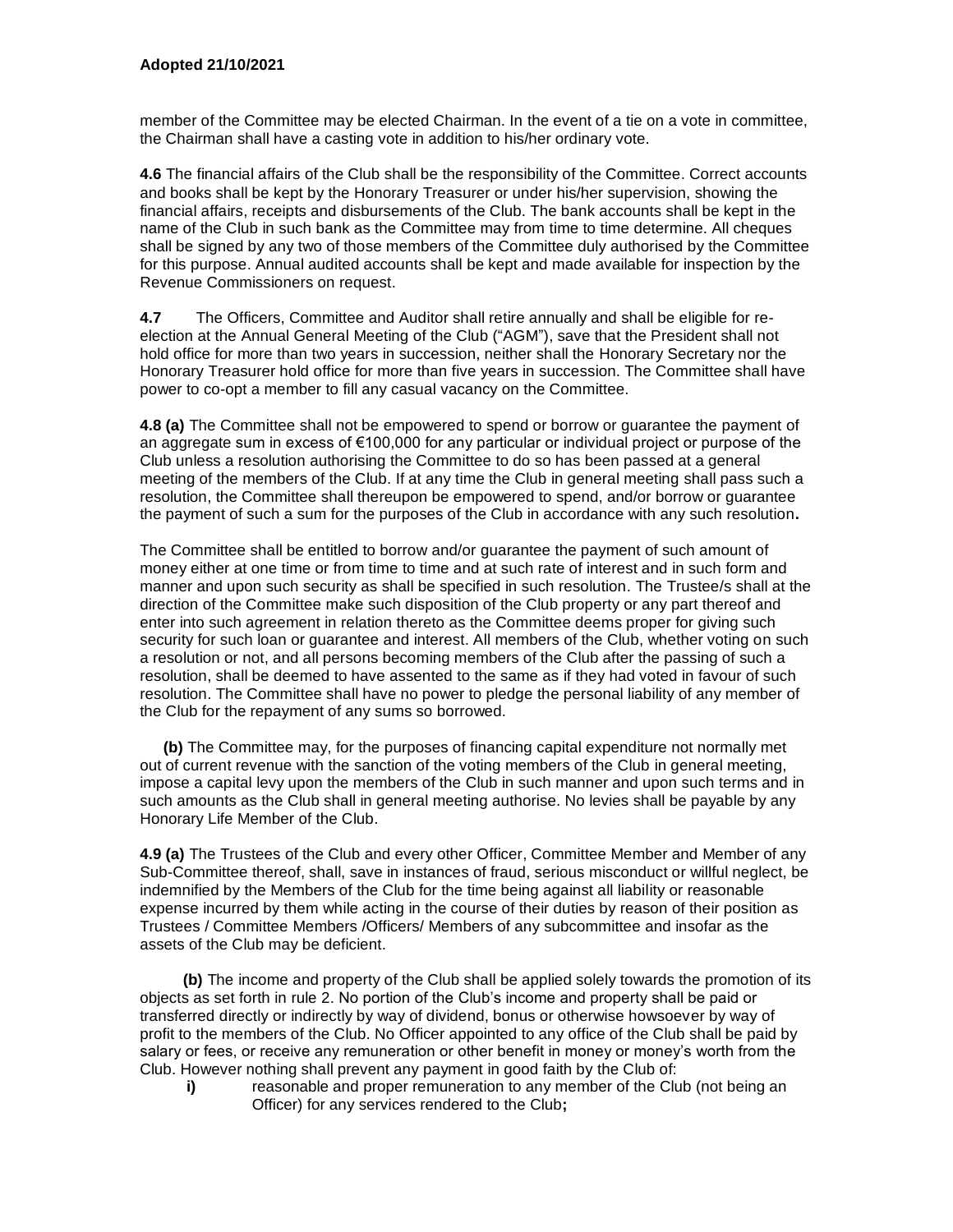- **ii)** interest at a rate not exceeding 5% per annum on money lent by Officers or other members of the Club to the Club;
- **iii)** reasonable and proper rent for premises demised and let by any member of the Club (including any Officer) to the Club**;**
- **iv)** reasonable and proper out-of-pocket expenses incurred by any Officer in connection with their attendance to any matter affecting the Club**;**
- **v**) fees, remuneration or other benefit in money or money's worth to any company of which any Officer may be a member.

#### **5. GREEN COMMITTEE AND HOUSE COMMITTEE**

**5.1** The Committee shall appoint a Green Committee which shall consist of the Vice-President, the Captain, the Lady Captain, the Vice-Captain, the Lady Vice-Captain, the Honorary Secretary (ex-officio), the Honorary Mens Competitions Secretary, the Honorary Ladies Competitions Secretary, the Honorary Treasurer (ex-officio) and the Honorary Course Officer. Four members of the Green Committee shall form a quorum. Their names and any changes which may occur shall be posted on the Club notice board. The Vice President shall chair Green Committee meetings and in their absence it shall be chaired by the Captain.

5.2 The Committee shall appoint a House Committee which shall consist of the Captain, the Lady Captain, the Honorary Secretary (ex-officio), and the Honorary Treasurer (ex-officio), together with four other members of the Committee selected annually at the first meeting of the Committee following the AGM of the Club. Four members of the House Committee shall form a quorum. Their names and any changes which may occur shall be posted on the Club notice board. The Committee shall appoint a chairman of the House Committee and in their absence it shall be chaired by the Captain.

#### **6. SUB-COMMITTEES**

 The Committee may appoint such sub-committees and advisory committees as may from time to time be deemed necessary. Terms of reference shall be defined and minuted. The Captain, the Lady Captain, the Honorary Secretary and the Honorary Treasurer shall be ex-officio members of all such committees which, unless re-appointed, shall operate for one year only.

#### **7. GENERAL MEETINGS**

**7.1** The AGM of the Club shall be held not later than the 31<sup>ST</sup> day of October in each year for the purpose of receiving the Annual Report and Statement of Accounts, of electing the Officers and Committee and transacting any other business of the Club. Not less than twenty one days' notice shall be given of such Meeting. Nominations of Officers and Members of the Committee must be given in writing to the Honorary Secretary at least ten days before the date of the Meeting, who shall then post same on the Club notice board. The annual audited accounts shall be circulated to members within three months of the accounts year end in each year, by post, or email, or by email with link to the Club website containing the accounts, as the Committee may decide. However, any member who prefers to receive the accounts by post only, shall inform the Honorary Secretary so that their preference can be accommodated.

**7.2** The names of the members of the Committee who seek re-election, with a record of their attendances at meetings of the Committee and the names of any other candidates for the Committee with the names of their proposers and seconders, shall be posted by the Honorary Secretary on the Club notice board ten days before the AGM at which they are to be proposed for election.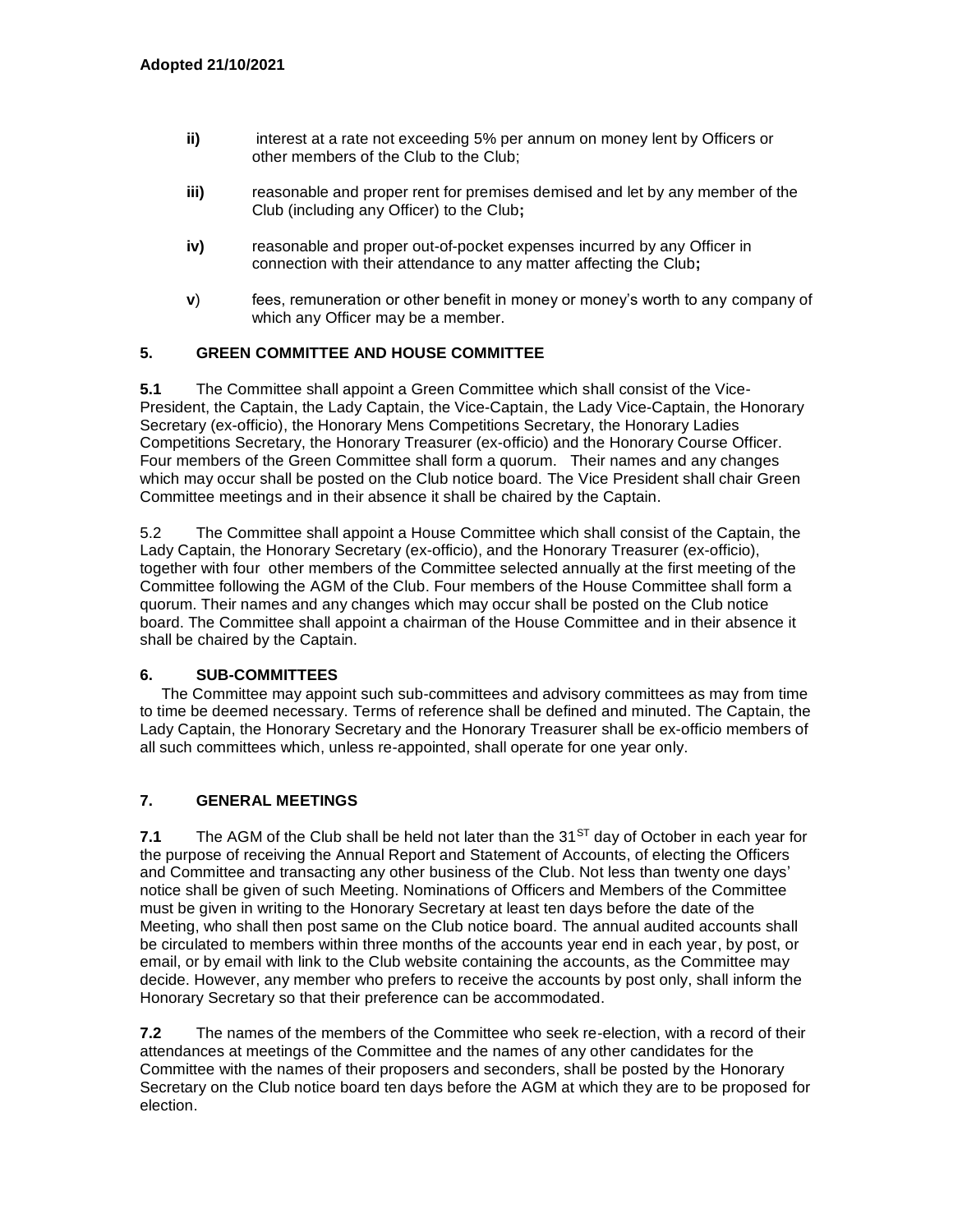**7.3** A Special General Meeting of the Club (''SGM'') may be called at any time by direction of the Committee, the Trustee(s) or on a requisition to the Honorary Secretary, signed by at least ten members, stating the business to be brought forward, or by the Honorary Secretary as provided by Rule 21. Twenty one days' notice of any such SGM shall be given. No amendment (other than a motion for adjournment) shall be moved to any resolution proposed at a Special General Meeting.

**7.4 (a**) General Meetings shall be chaired by the President or by a nominee of the Committee and he/she shall have a casting vote in addition to his/her ordinary vote in the event of a tie.

 **(b**) For all purposes the quorum for all general meetings shall be forty members present and entitled to vote. No business shall be transacted at any general meeting unless the quorum shall be present at the time when the meeting is ready to proceed**.**

 **(c )** If within half an hour from the time appointed for the meeting a quorum be not present, the meeting shall stand adjourned to such time and place as the chairman shall appoint. Members entitled to attend must receive not less than seven days' notice of the adjourned meeting. At any such adjourned meeting the members present and entitled to vote, whatsoever their number, shall have power to decide upon all matters which could properly have been disposed of at the meeting from which the adjournment took place.

**7.5** All notices to members shall be by post by hand, or email or email with link to the Club website containing the notices, as the Committee may decide from time to time. When calculating the notice period required for a meeting public holidays shall not be counted. Notices shall be deemed to be received, if sent by post, twenty four hours after posting or, if delivered by hand or by email, on the date of delivery. However, any member who prefers to receive the accounts by post only, shall inform the Honorary Secretary so that their preference can be accommodated.

**7.6** The accidental omission to give notice of a meeting to, or the non-receipt of notice of a meeting by, any person entitled to receive notice shall not invalidate the proceedings at that meeting.

#### **8. VOTING AT GENERAL MEETINGS**

**8.1** All votes shall be by a show of hands and no proxies shall be allowed. If a majority of members present wish any question under discussion to be put to vote by secret ballot, that method of voting shall be adopted.

**8.2** No member shall be entitled to vote at any general meeting unless the current year's subscription and any monies due have been paid. Only Ordinary Members and Honorary Members who before election as such were Ordinary Members shall be entitled to be present and vote at general meetings of the Club.

**8.3** When electing Members of the Committee all members voting shall vote for the exact number of candidates for which there are vacancies. Voting papers not complying with this Rule shall be invalid.

**8.4** Subject to a quorum being present resolutions are passed by a simple majority of members in number present and voting except where the Rules require a greater majority

**8.5** No purchase or disposal of land or buildings shall be made except by a resolution passed, at a general meeting of members properly convened, by a two-thirds majority of the members present and voting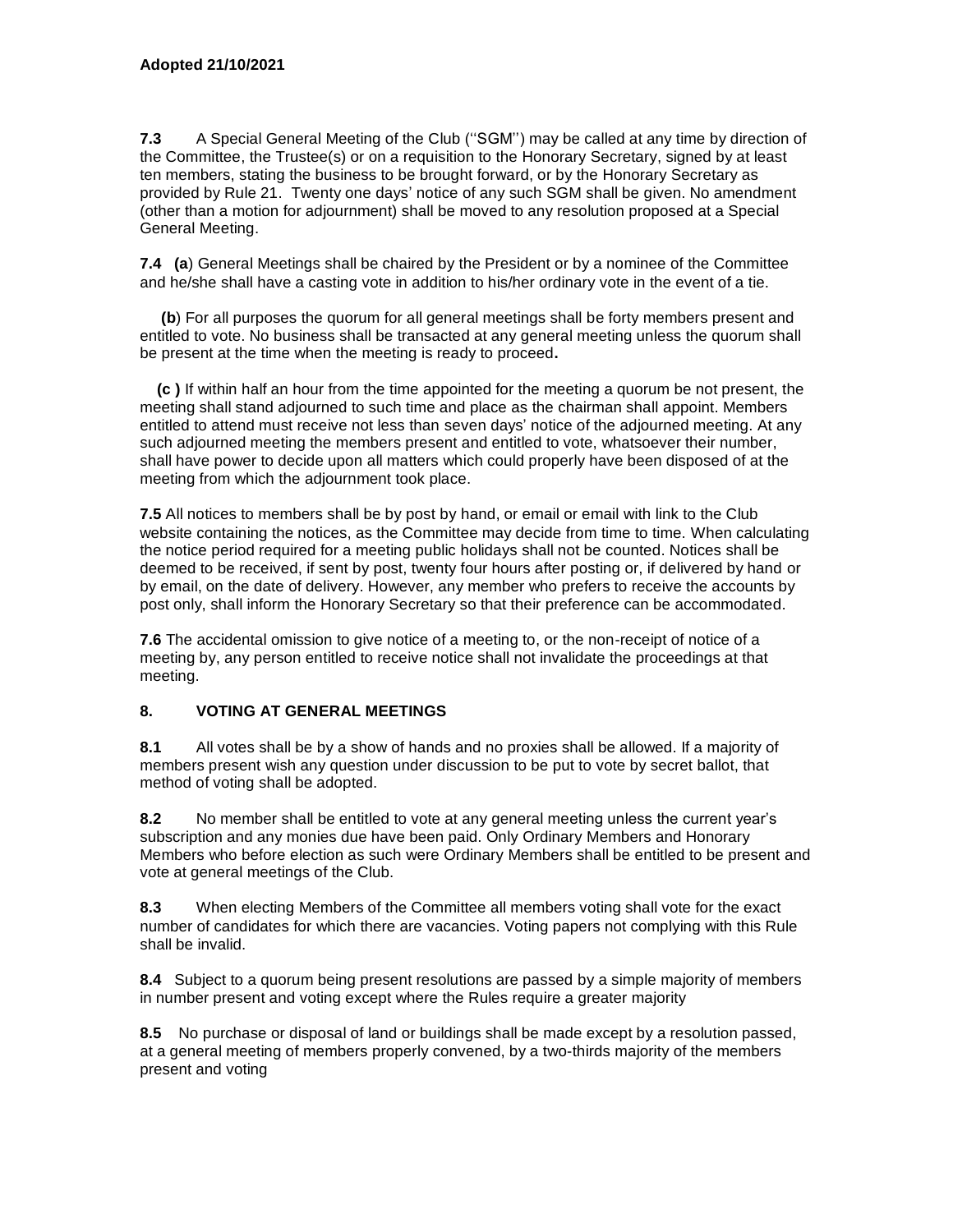## **9. COMMITTEE'S POWERS**

 The Committee shall have power from time to time to make, alter, and repeal Bye-Laws and Local Rules for the regulation of the Club and these shall have effect unless and until set aside by a general meeting. Any proposed alteration, amendment, addition or deletion to the Bye-Laws and Local Rules shall be submitted in written draft form to the Revenue Commissioners for approval prior to adoption by the Committee insofar as any such alteration, amendment, addition or deletion purports to change the object of the Club and/or the application of income, property and proceeds of sale of property.

## **10. CATEGORIES OF MEMBERSHIP**

## **(a) ORDINARY MEMBERS**

There shall be four categories of ORDINARY MEMBERS who shall be entitled to all the privileges and benefits of the Club:

ORDINARY MEMBERS ( A INTERMEDIATE) shall be over the age of 18 years and under the age of 24 years on the  $1<sup>st</sup>$  January in the subscription year.

ORDINARY MEMBERS ( B INTERMEDIATE) shall be over the age of 24 years and under the age of 30 years on the 1<sup>st</sup> January in the subscription year.

ORDINARY MEMBERS shall be age 30 or over on the 1<sup>st</sup> January in the subscription year. However, Ordinary Members (Intermediate) may elect to transfer to this category on reaching age 18 or at any time between age 18 and 30 subject to available vacancies**.**

ORDINARY MEMBERS (SENIOR) shall have attained the age of 70 years on the  $1<sup>ST</sup>$  January in the subscription year and have been ORDINARY MEMBERS and/or LADY ASSOCIATES for a minimum of 30 years .

## **(b) LADY ASSOCIATES**

There shall be two categories of LADY ASSOCIATES:

LADY ASSOCIATES shall be age 25 or over on 1st January in the subscription year, who have not transferred to Ordinary Membership.

LADY ASSOCIATES (SENIOR) shall have attained the age of 70 years on 1st January in the subscription year. This category is only available to ladies who have been LADY ASSOCIATES for a minimum of 30 years and have never opted to transfer to ORDINARY membership.

#### **(c) FIVE-DAY MEMBERS**

There shall be three categories of FIVE DAY MEMBERS

FIVE-DAY MEMBERS shall be age 30 or over on the  $1<sup>st</sup>$  January in the subscription year.

FIVE DAY (A INTERMEDIATE) shall be over the age of 18 years and under the age of 24 years on the 1<sup>st</sup> January in the subscription year.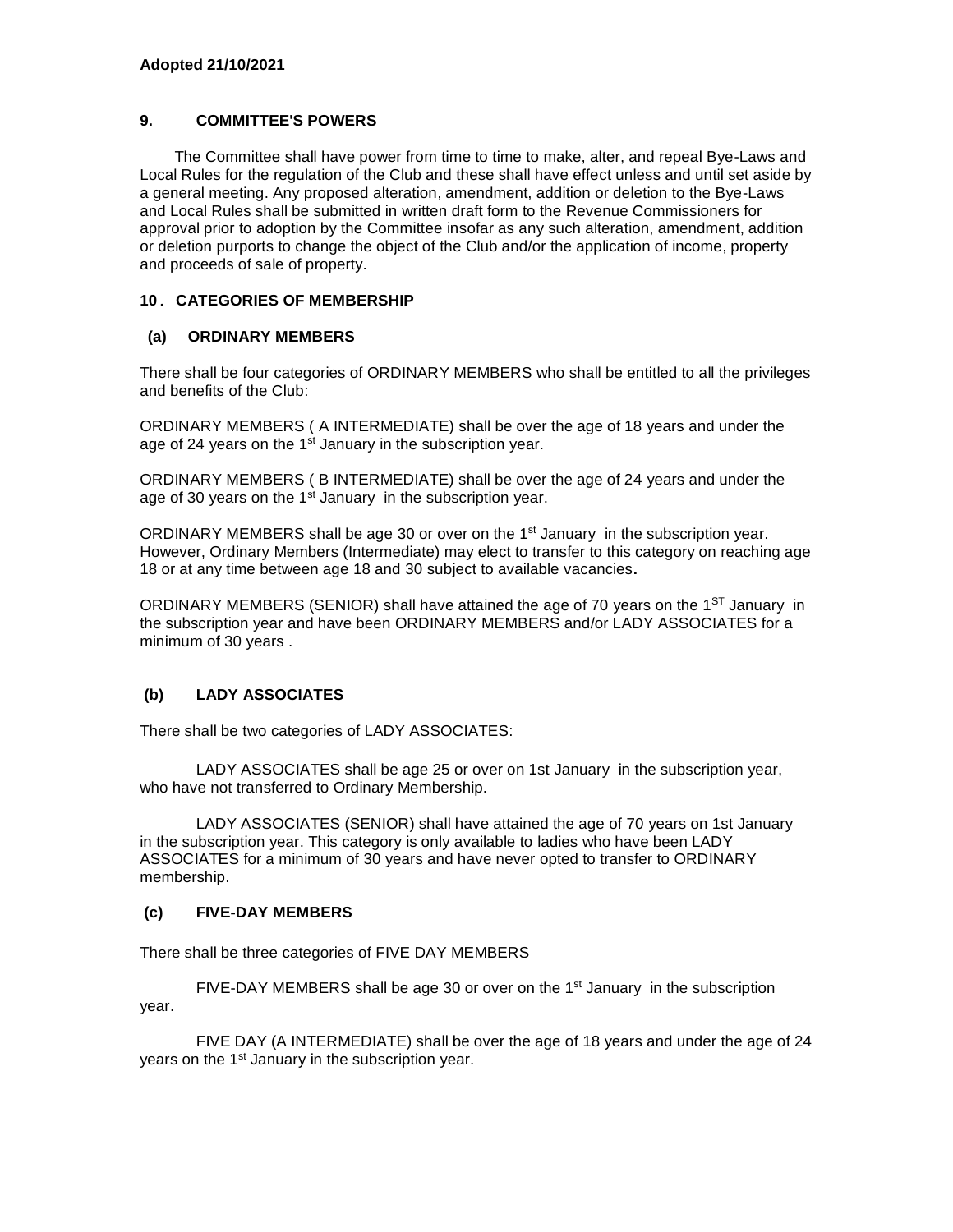FIVE DAY (B INTERMEDIATE) shall be over the age of 24 years and under the age of 30 years on the 1<sup>st</sup> January in the subscription year.

FIVE DAY MEMBERS are permitted the use of the Course and Clubhouse on Mondays, Tuesdays, Thursdays, Fridays and at a time on Sundays at the discretion of the Committee. Ordinary Members (Intermediate) who had previously been Junior members may elect to transfer to this category at the discretion of the Committee subject to available vacancies.

**(d) COUNTRY MEMBERS**. An Ordinary Member, an Ordinary Member (Senior), an Ordinary Member (Intermediate), a Five-Day Member or a Lady Associate, with a minimum of three years membership may be transferred to this category provided his/her principal place of residence in Ireland is beyond a radius of 100 miles / 160 km. from Carrickmines or 50miles/80km if transferred prior to  $24<sup>th</sup>$  July 2004.

**(e**) **OVERSEAS MEMBERS**. An Ordinary Member, an Ordinary Member (Intermediate), a Five-Day Member or a Lady Associate, with a minimum of three years membership, may be transferred to this category provided his/her principal place of residence is outside Ireland.

**(f) JUNIOR MEMBERS** shall be over the age of 11 years and under the age of 18 years on 1st January in the subscription year.

**(g) PAVILION MEMBERS** are confined to Members and Lady Associates who have ceased to play golf but who wish to continue an association with the Club or for any reason that the Committee shall deem fit.

(**h) TEMPORARY JUNIOR MEMBERS** shall be elected in accordance with Rule 13.

**(i) HONORARY MEMBERS** shall be elected in accordance with Rule 14.

## **11. ELECTION OF MEMBERS**

**11.1** The Committee shall have power to elect to membership of the Club and to define the rights of the different categories in so far as the said rights are not already defined in these Rules.

**11.2** Applications for membership shall be submitted to the Committee through the Honorary Membership Secretary on the form prescribed for that purpose.

**11.3** If the Committee shall decide that such an applicant be considered for membership a relevant extract from the application form shall be posted on the Club notice board for at least fourteen days. If no written objection is received by the Honorary Secretary within that time the applicant shall be deemed to be elected. Notwithstanding anything contained in Rule 4.5, the quorum for such an election by the Committee shall be seven members but if any application for membership is rejected by more than two votes such application shall be rejected. Voting may be by secret ballot.

**11.4** Elections to membership shall be held from time to time at the discretion of the Committee.

**11.5** In addition to the foregoing the Committee may prescribe such additional other procedures or requirements for election to all or any categories of membership.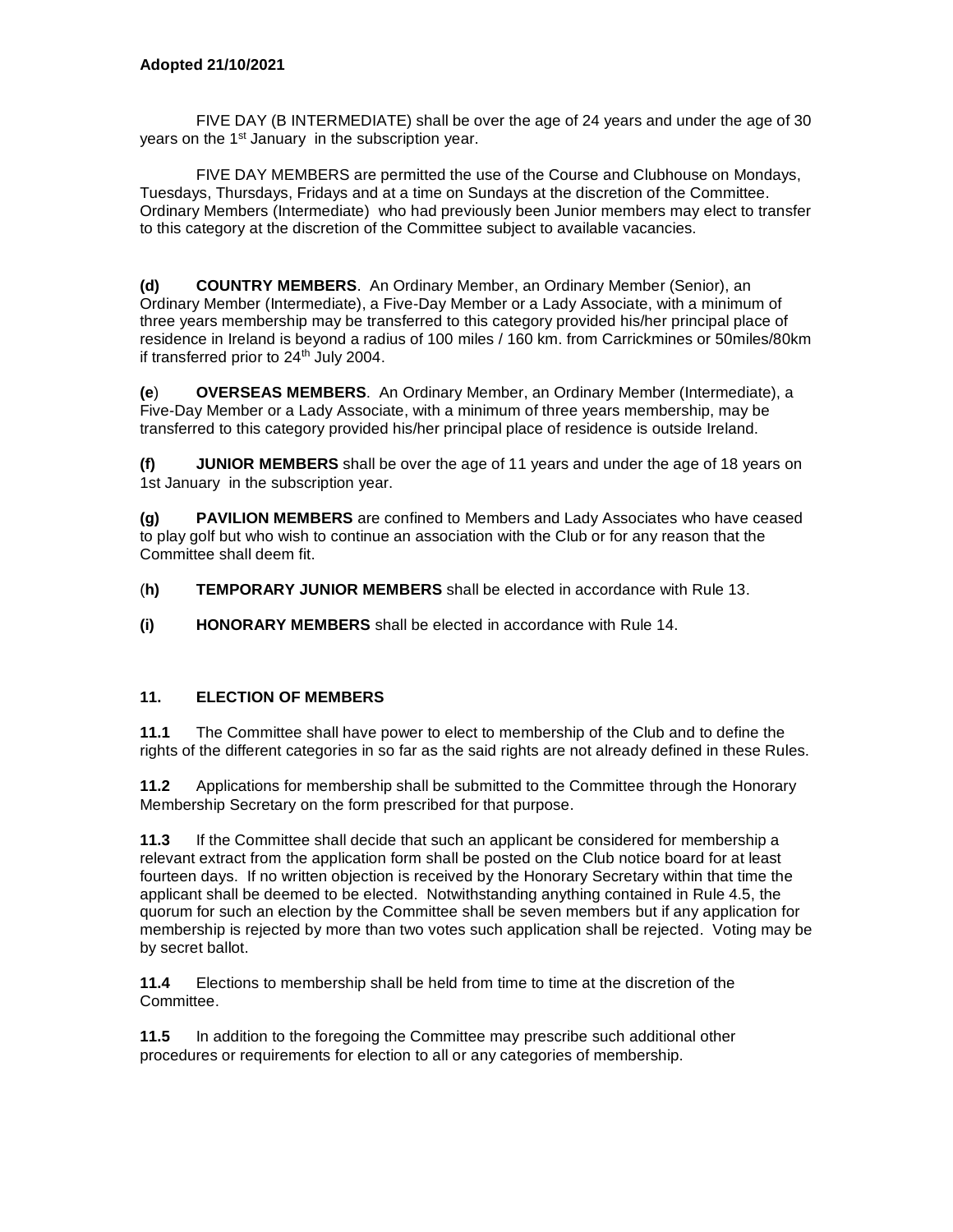## **12. CATEGORY TRANSFER**

### **12.1 ORDINARY MEMBERS (SENIOR) AND LADY ASSOCIATES (SENIOR)**

Ordinary Members and Lady Associates who qualify by virtue of age and years of Membership will be transferred to this category on application in writing.

### **12.2 COUNTRY AND OVERSEAS MEMBERS**

Members and Lady Associates having qualified in accordance with Rule 10(d) or (e) and been transferred to Country or Overseas Membership will, at any time they so request it in writing, be transferred back to their former category on the following 1st January or earlier at the discretion of the Committee**.**

## **12.3 JUNIOR MEMBERS**

Junior Members who will be age 18 before 1st January in any year must give notice in writing to the Committee if they wish to be transferred on 1st January to Ordinary Member (Intermediate). The Committee reserves the right to reject any such application without explanation.

#### **13. TEMPORARY JUNIOR MEMBERS**

The Committee may, from time to time, elect Temporary Junior Members, provided the total does not exceed twenty. Any person so elected shall be a Temporary Junior Member from year to year, subject to Committee approval, but shall not exceed three years and shall cease at the end of the subscription year during which he or she reaches 18 years of age. At any time after two years of Temporary Junior Membership, such persons may apply for transfer to Junior Membership.

## **14. HONORARY MEMBERS**

14.1 Honorary Membership of the Club may be conferred by the Committee upon those who have rendered exceptional services to the Club or to the game of golf or whose distinguished or influential position or public service would render their membership of special advantage to the Club.

14.2 Honorary Membership may be conferred for life or from year to year. Honorary Members, who before election as such were Ordinary Members or Lady Associates, shall be entitled to all such privileges as they hitherto held. Honorary Members shall not be liable for the payment of an Annual Subscription.

## **15. ENTRANCE FEES AND SUBSCRIPTIONS**

**15.1** The rates of entrance fees and annual subscriptions for all categories of members shall be determined from time to time by the members in General Meeting. A separate subscription rate may be set for Ordinary Members (A Intermediate) under the age of 21 on the 1<sup>st</sup> January in the subscription year. Notwithstanding anything in these Rules to the contrary, the Committee shall have power to increase the entrance fee by an amount not exceeding 25% of the corresponding entrance fee for the previous year and the annual subscription of any category of member for any year by an amount not exceeding 12.5% of the corresponding annual subscription for the previous year.

**15.2(a)** Subscriptions are payable in advance on 1st January each year**.** The Committee shall have power, if it thinks fit, to grant concessions whereby members, may elect to discharge their annual subscription by eight equal monthly instalments to include an addition for an interest element to be determined by the Committee not to exceed a rate of 6% per annum. Details of available concessions agreed by the Committee shall be published on the Club notice board at least one month before the commencement of a new subscription year. Election to take up a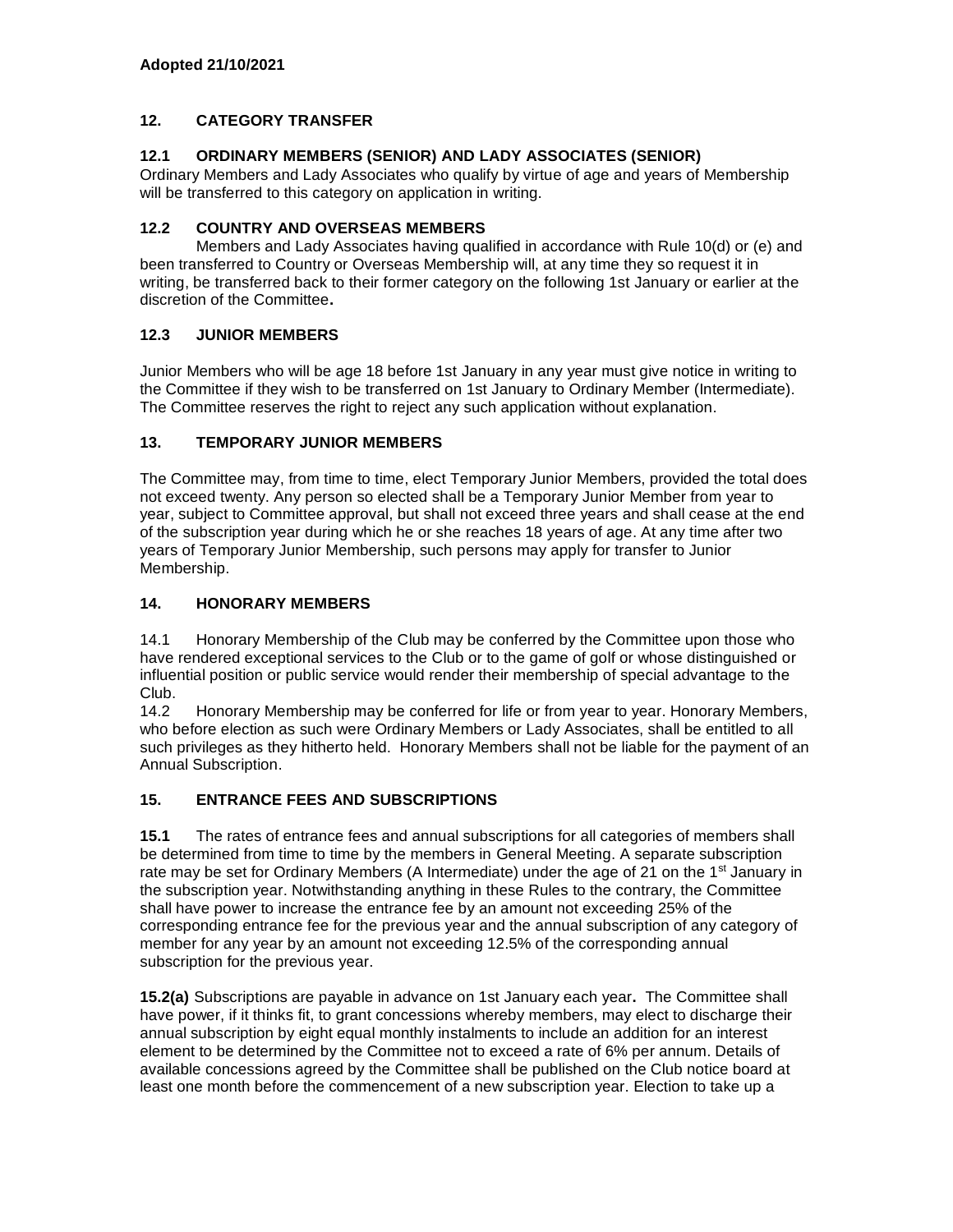concession to be valid must be accompanied by eight post dated cheques, or other similar arrangement approved by the Committee, for each instalment due.

**(b)** Where the subscription or any subscription or entrance fee installment due by any person remains unpaid on 1 April of that year, the Committee may at its discretion, terminate or suspend such person's membership of the Club and if so terminated or suspended the Committee shall notify such person in writing of its decision. The Committee may at its discretion, re-elect him/her without entrance fee and without re-nomination within twelve months from the date the subscription was due on payment of all subscriptions and arrears including arrears of entrance fee instalments, if any, and other monies due to the Club.

**15.3** After 1st April in each year a Member shall be ineligible to enter and/or compete in any competition held by the Club or represent the Club whilst his/her subscription or subscription or entrance fee installments due, remains unpaid.

**15.4** Members elected during the year shall pay a pro rata Annual Subscription for the portion of the subscription year after election.

**15.5** On election each member shall receive an invoice for the entrance fee and first subscription. However, the Committee shall have power, if it thinks fit, to grant a concession whereby new members can elect to pay their entrance fee in agreed equal annual instalments, not to exceed five years, to include an interest element not to exceed a rate of 6% per annum. The first such instalment shall be due on election and thereafter on the  $1<sup>st</sup>$  January each year until discharged in full.

If these are not paid within one calendar month of receipt of such application, his/her election may be declared null and void at the discretion of the Committee unless a concession has been granted under this Rule and complied with

**15.6** All members on election become liable for an entrance fee with the exception of (a) Honorary, (b), Ordinary (Intermediate) (c) Junior and (d) Temporary Juniors . However, Ordinary Members (Intermediate) who had previously been Junior members may defer payment of an entrance fee until transferring to Ordinary Membership at age 30.

**15.7** (a) Ordinary Members (B Intermediate) on reaching the age of 30 by the 1<sup>st</sup> January in a subscription year are liable to pay an appropriate entrance fee on transferring to Ordinary Membership or Five Day Membership.

(b) Where the transferee in (a) above had previously been a Junior Member a reduced entrance fee will be payable depending on the period of time as a Junior Member and/or Ordinary Member (Intermediate) as follows:

| Years      | Discount |
|------------|----------|
| membership | Factor   |
|            |          |
| 14         | 50%      |
| 13         | 45%      |
| 12         | 40%      |
| 11         | 35%      |
| 10         | 30%      |
| g          | 25%      |
|            |          |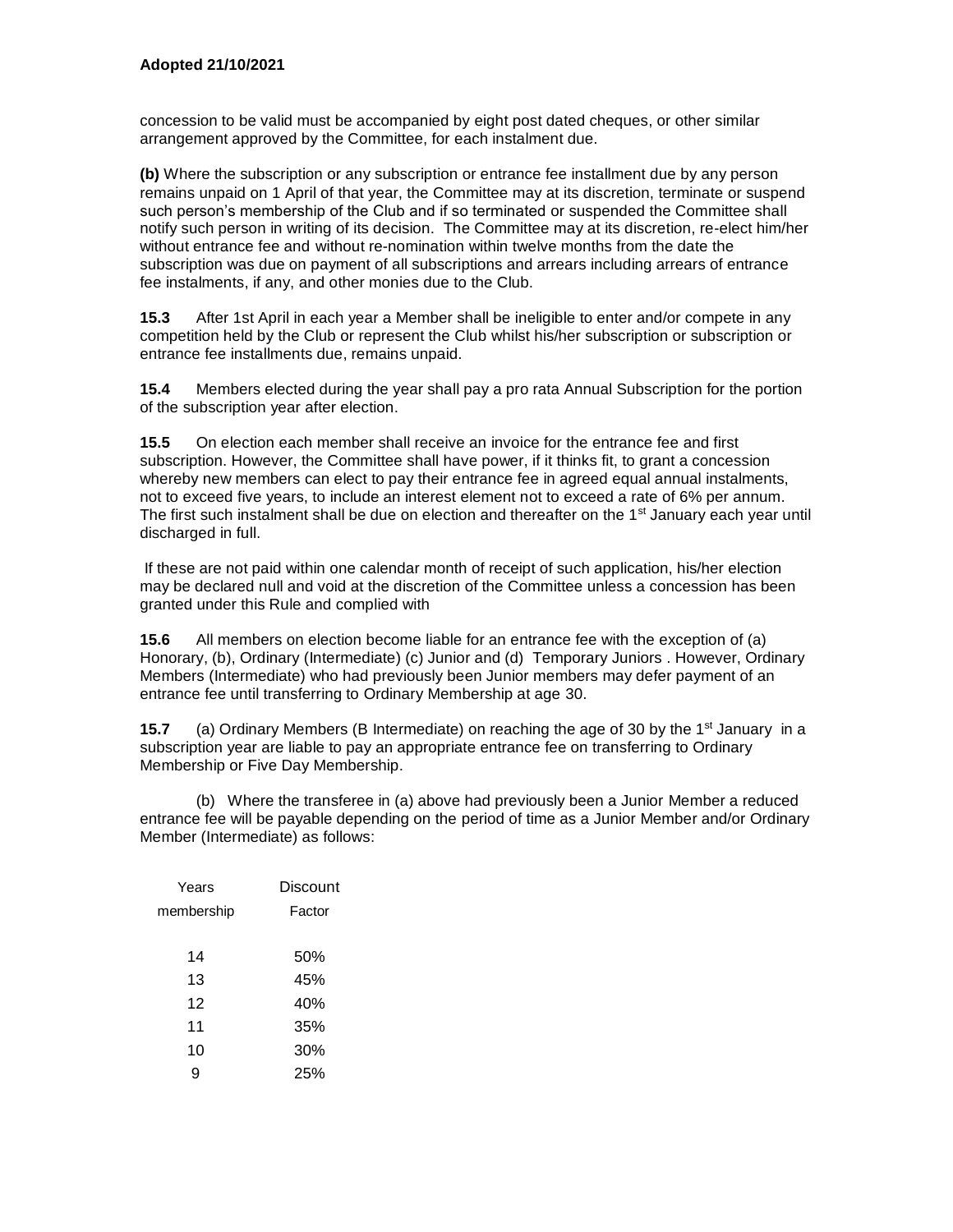(c) Where the transferee in (b) above transfers to Five Day Membership and subsequently transfers to Ordinary Membership the appropriate reduction shall also apply to any increased entrance fee payable on that transfer.

**15.8** An Ordinary Member (A Intermediate) or Ordinary Member (B Intermediate), having made application/re-application on or before 20<sup>th</sup> day of November in any year and having satisfied the Committee that he/she is a bona fide student/apprentice or in some other way deserving of special consideration, may have his/her subscription for the ensuing year reduced at the discretion of the Committee by a discount not to exceed fifty per cent and such concession having been made shall be on a year to year basis only.

**15.9** In cases of hardship, or for other good and sufficient reason, the Committee shall have power to offer concessionary rates, to reduce or to waive subscriptions and/or levies in individual cases. In the event of using these powers, the Committee shall, if requested, report at the following AGM on the number of instances and the concessions made but shall not be required to name the individual(s) concerned.

**15.10** On transfer of membership to a category with a higher Entrance Fee, the Member shall be liable to pay the difference applicable on the date of transfer. There is no refund if the transfer is to a category with a lower entrance fee**.**

**15.11** An Ordinary Member (Senior) (Rule 10(a)) or a Lady Associate (Senior) (Rule 10(b)), upon qualifying as such and having made application in writing, shall have his/her annual subscription reduced to half the rate applicable to an Ordinary Member or Lady Associate.

**15.12** Any Member or Lady Associate who currently enjoys the benefits of a stabilised annual subscription may continue to pay the stabilised amount. No further applications for transfer to this category will be considered.

**15.13** During their term of office, the President, the Captain, the Lady Captain, the Honorary Secretary, the Honorary Treasurer, the. Honorary Mens Competitions Secretary, the Honorary Ladies Competitions Secretary, the Honorary Membership Secretary and the Honorary Course Officer shall not be liable for the payment of an annual subscription.

#### **16. LEAVE OF ABSENCE**

The Committee may grant leave of absence to an Ordinary Member or Lady Associate of not less than three years membership, for good and sufficient reason and on such conditions as it may decide, provided always that leave of absence if granted will be on a year to year basis and shall not exceed three years in succession**.**

#### **17. RESIGNATIONS**

A member in any category wishing to withdraw from the Club shall notify the Honorary Membership Secretary in writing of his/her desire so to do before 1st February, in default of which he/she shall be liable for his/her subscription for the year commencing on that date.

#### **18. CHANGE OF RULES**

**(a)** New Rules of the Club in substitution for, to the exclusion of or in addition to the existing Rules of the Club shall be proposed by the Committee and shall be adopted by a resolution passed at a general meeting by a two-thirds majority of the members present and voting. Notice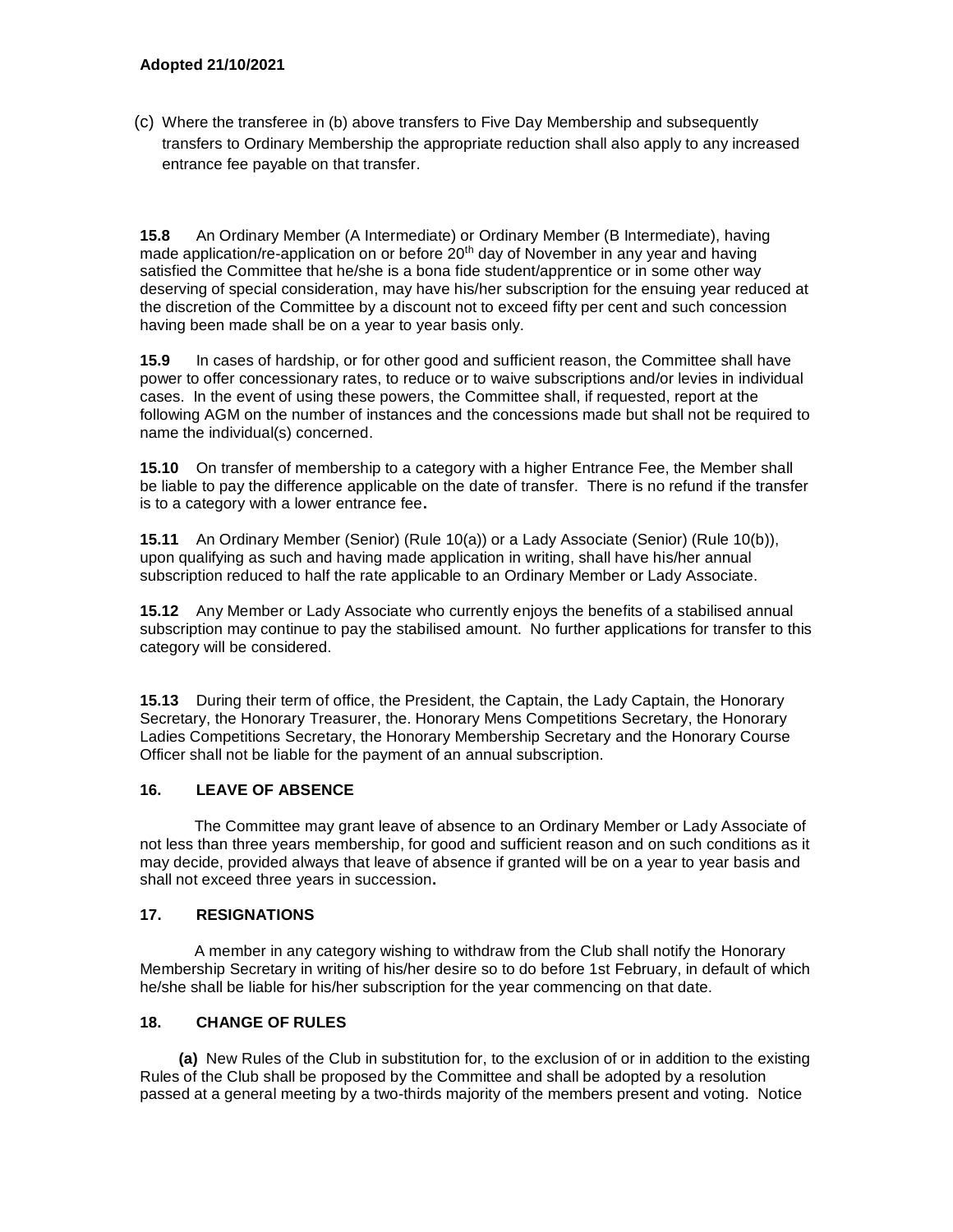of the proposed new Rules shall be posted on the Club notice board by the Honorary Secretary at least ten days before the general meeting called for its consideration.

 **(b**) No rule of the Club shall be repealed or altered, nor new Rule made, except by a resolution passed at a general meeting by a two-thirds majority of the members present and voting. Notice of the proposed change must be posted on the Club notice board, with the names of the proposer and seconder attached, at least ten days before the general meeting called for its consideration**.**

**(c)** Failure to post details of the proposed new Rules, or of proposed changes to the Rules, on the Club notice board shall not invalidate the proceedings at that meeting.

 **(d)** Any proposed alteration, amendment, addition or deletion to Rules shall be submitted in written draft form to the Revenue Commissioners for approval prior to adoption by the Committee insofar as any such alteration, amendment, addition or deletion purports to change the object of the Club and/or the application of income, property and proceeds of sale of property**.**

#### **19. DISCIPLINE**

In the event of a member in any category acting contrary to the Rules and/or Bye Laws of the Club and after notification by the Committee to the member of such transgression continuing so to act, or in the event of any member conducting himself/herself either on or off the Club premises so as, in the opinion of the Committee, to injure or discredit the character of the Club, it shall be in the power of the Committee by at least a two-thirds majority of those present and voting, to call upon him/her to resign, and if within fourteen days of such requisition being dispatched to him/her, he/she fails to comply therewith, he/she shall be expelled, but such member may give notice to the Honorary Secretary within fourteen days of such expulsion that he/she wishes to appeal to a general meeting of members, in which case the Honorary Secretary shall forthwith convene for the purpose a special general meeting of members whose decision shall be final**.**

#### **20. VISITORS**

**(a)** A member introducing a guest as a visitor must immediately upon the admission of such person to the Club premises enter, or cause to be entered, his/her own name and the name and address of the guest in a book which shall be kept for the purpose and which shall show the date of each visit. Should such person wish to play over the Course, the member playing with such visitor must procure a green fee ticket or voucher bearing the name of the visitor and the date and the period for which he/she is introduced. This ticket or voucher, without which no visitor will be allowed to use the course, must on request be produced to a member of the Committee or any other authorised person. Any guest introduced by the same member more than six times in the same subscription year will pay full green fee rates on the seventh and each subsequent introduction.

 **(b)** A visitor shall not be supplied with excisable liquor in the Club premises unless on the invitation and in the company of a member and the member shall, upon admission of such person to the Club premises or immediately upon his/her being supplied with such liquor, enter his/her own name and the name and address of the visitor in a book which shall be kept for the purpose and which shall show the date of each visit.

#### **21. SALE OF EXCISABLE LIQUOR**

**(1.1)** Subject to the exceptions specified in subsections (2) (a), (b) and (c), no excisable liquor shall be supplied for consumption on the Club premises to any person (other than a member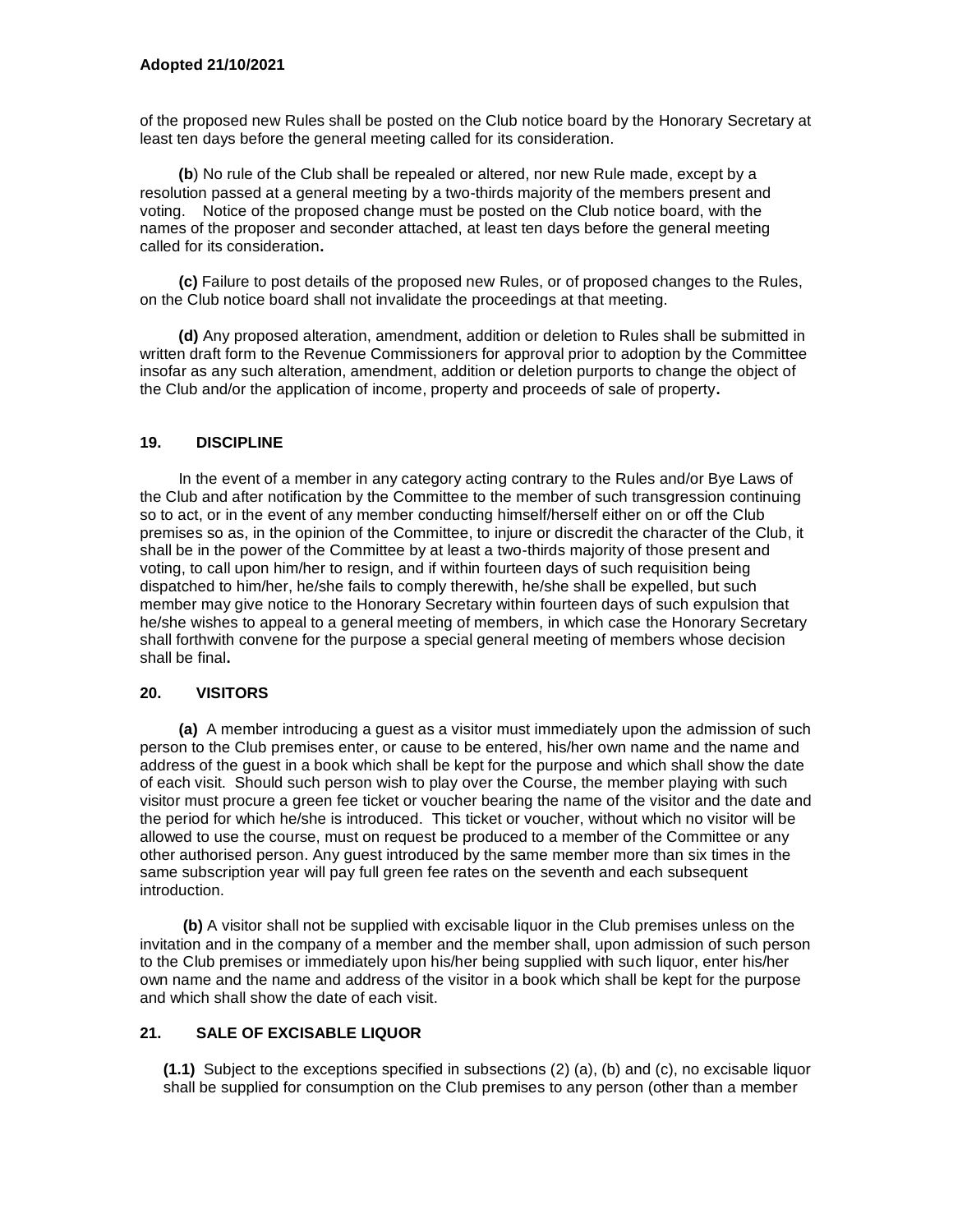of the Club lodging in the Club premises) or be consumed on the Club premises by any person (other than a member of the Club lodging in the Club premises):-

- (a) On any weekday before the hour of 10.30 a.m. or
	- (i) On any Monday, Tuesday, Wednesday or Thursday after the hour of 11.30 p.m. or
	- (ii) On any Friday or Saturday after the hour of 12.30 a.m. the following morning, or
- (b) On any Sunday, before the hour of 12.30 p.m. or after the hour of 11.00 p.m., or
- (c) On St. Patrick's Day, where that day falls on a weekday before the hour of 12.30 p.m. or after the hour of 12.30 a.m. on the following morning, or
- (d) At any time on Christmas Day.

 **(1.2**) Excisable liquor may be sold on the eve of any Public Holiday (other than Christmas Eve) between 10.30 a.m. and 12.30 a.m. on the following morning, if it falls on a weekday, or where it falls on a Sunday, between 12.30 p.m. and 12.30 a.m. on the following morning.

 **(1.3)** On Christmas Eve excisable liquor may be sold between 10.30 a.m. and 11.30 p.m.

 **(2)** Nothing contained in the Registration of Clubs Acts, 1904-2000, or contained by virtue only of the operation of subsection (1) of this Rule shall operate to prohibit the supplying for consumption on the Club premises of excisable liquor to any person or the consumption of excisable liquor on the Club premises by any person-

 **(a)** on any Monday, Tuesday, Wednesday or Thursday between the hours of 10.30 a.m. and 12.30 a.m. the following morning and on any Friday or Saturday between the hours of 10.30 a.m. and 1.30 a.m., or

**(b)** on any Sunday between the hours of 12.30 a.m. and 12.00 a.m. on the following morning, or

**(c)** on Christmas Day, between the hours of 12.00 midday and 10.00 p.m. in the evening. If, in each case, the excisable liquor is:-

- (i) ordered by that person at the same time as a substantial meal is ordered and,
- (ii) consumed at the same time as and with the meal, or after the meal has ended,
- (iii) supplied and consumed in the portion of the Club premises usually set apart for the supply of meals, and
- (iv) paid for at the same time as the meal is paid for.

**(3)** In this Rule, "weekday" and "Sunday" have the meanings assigned to them by Section 1 of the Intoxicating Liquor Act, 1927.

 **(4)** No member of the Committee, and no manager or person employed in the Club shall have any personal interest in the sale of excisable liquors therein, or in the profits arising from such sale.

 **(5)** No excisable liquors shall be sold or supplied for consumption outside the premises of the Club, except to members of the Club, between the hours of eight o'clock in the morning and ten o'clock in the evening.

 **(6)** No excisable liquors shall be sold or supplied in the Club premises to any person under the age of eighteen years.

 **(7)** On the occasion of special events to be held in the Club premises, the Committee may apply for an extension or authorisation permitting the sale of excisable liquor at times other than those set out in this Rule.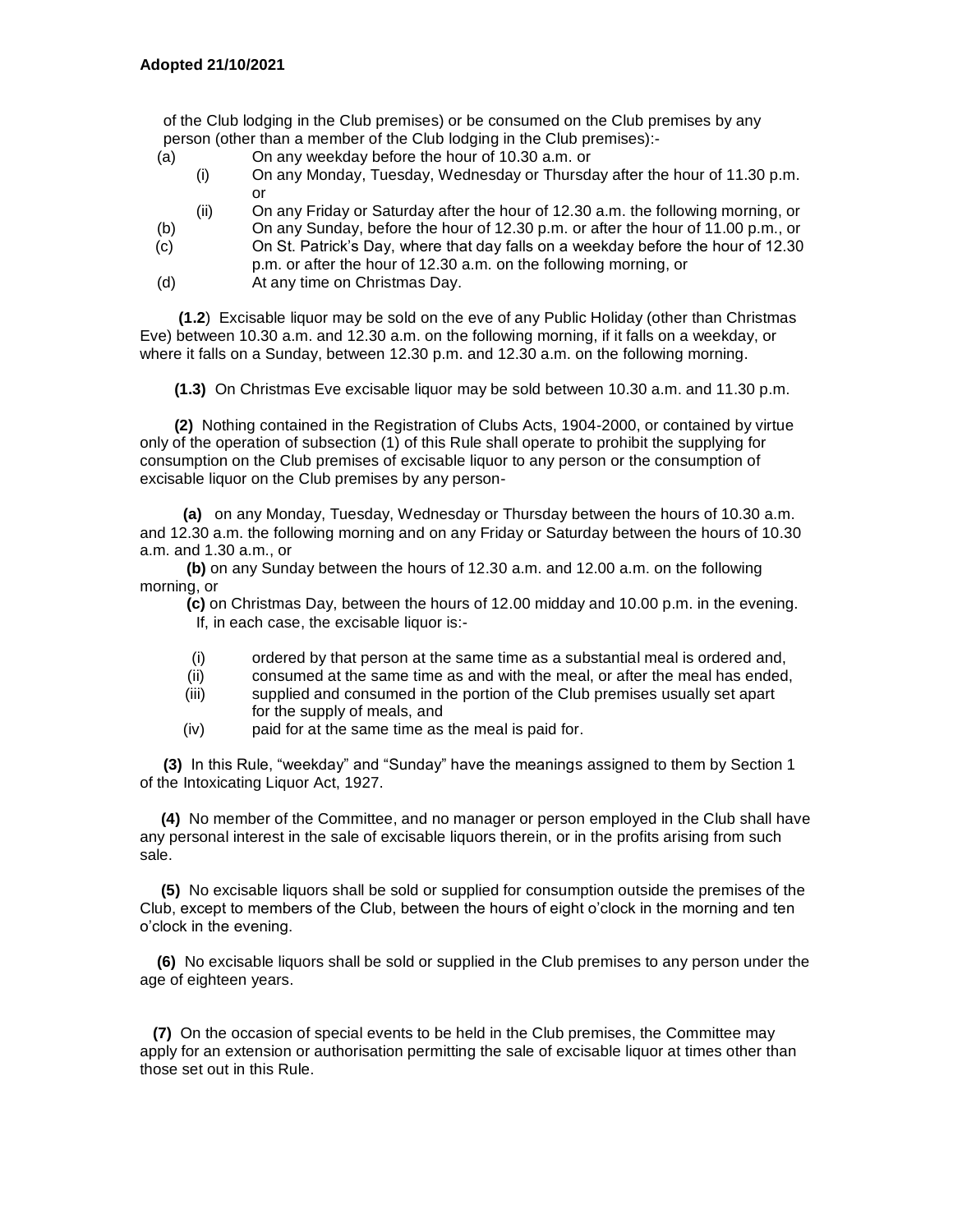**(8)** Within the ambit of and so as not to infringe the foregoing provisions of this Rule, the Committee shall have power to prescribe the hours during which excisable liquor may or may not be supplied at the Club premises.

 **(9**) In addition to the foregoing Rules and clauses thereof, the Clauses and Regulations embodied in the Registration of Clubs Act 1904 - 2003 and the Acts extending and amending the same shall be deemed Rules of the Club.

 **(10**) If, after the making of these Rules, the Statute Law regarding the sale of excisable liquor in the Club premises is amended or extended, this Rule shall be deemed to incorporate any such alterations in the law as from the date of enactment thereof by the Oireachtas and shall be construed accordingly.

#### **22. COLOURS**

The Colours of the Club shall be amber and dark blue**.**

#### **23. COMPLAINTS**

Complaints shall be made in writing to the Honorary Secretary, who, if unable to satisfy the complainant, shall submit them to the Committee, whose decision shall be final.

Complaints and discipline regarding junior members, their parents (insofar as such complaint relates to their children) or junior convenors or leaders shall be dealt with in accordance with the Code of Ethics for Golf for Younger people as may be adopted from time to time by the Committee, and the procedures provided thereunder shall apply in respect of such complaints and procedures, notwithstanding anything set out in Regulations 19 and 23 herein.

#### **24 WINDING-UP**

**(a)** No resolution to wind up the affairs of the Club shall be valid unless it is passed at a general meeting of members specifically called for that purpose and carried by a majority of two-thirds of members present and voting.

**(b)** If upon the winding up or dissolution of the Club there remains, after the satisfaction of all its debts and liabilities, any property whatsoever, it shall not be paid or distributed among the members of the Club. Instead such property shall be given or transferred to some other institution or institutions having main objects similar to the main object of the Club. The institution or institutions to which the property is to be given or transferred shall prohibit the distribution of its or their income and property among its or their members to an extent at least as great as is imposed on the Club under or by virtue of Rule 4.9(b) hereof. Members of the Club in General Meeting, by a two-thirds majority, shall select the relevant institution or institutions at or before the time of dissolution, and if and so far as effect cannot be given to such provisions, then the property shall be given or transferred to some charitable object.

**(c )**The Committee shall be responsible for the winding up of the assets and liabilities of the Club.

#### **25 POLICY STATEMENT – YOUNG MEMBERS**

The Club is fully committed to safeguarding the well-being of its members. Every individual in golf should at all times, show respect and understanding for members rights, safety and welfare and conduct themselves in a way that reflects the principles of the organisation and the guidelines contained in the Code of Ethics and Good Practice for Children's Sport & Code of Ethics for Golf for Young People.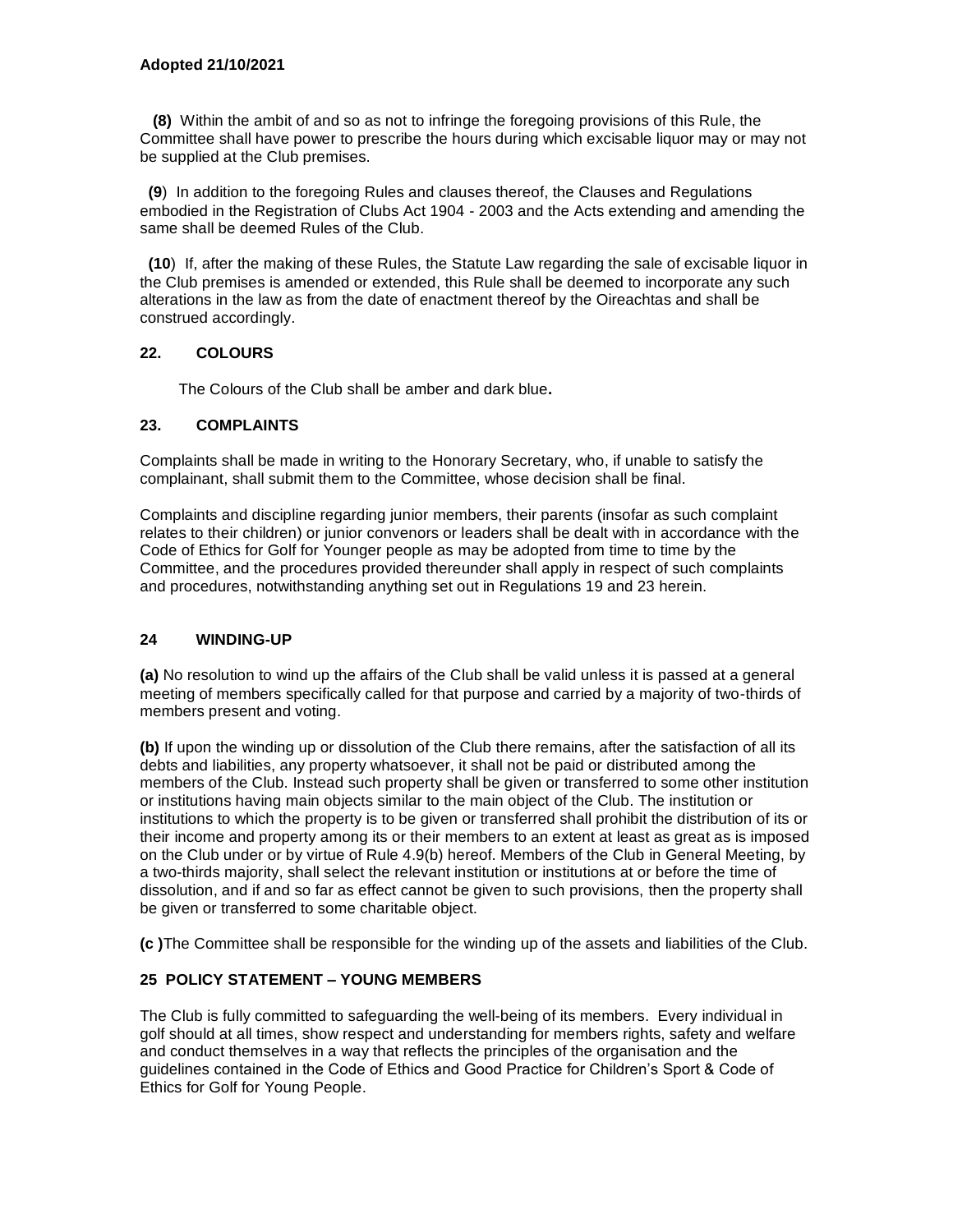In working with young people in golf the Club's first priority is the welfare of the young people and it is committed to providing an environment that will allow participants to perform to the best of their ability, free from bullying and intimidation

## **26 DATA PROTECTION**

Pursuant to the provisions of General Data Protection Regulation (EU Regulation 2016/679) and Data Protection Act 2018 members consent to the Club, recording, obtaining, holding and retaining their personal data (including sensitive personal data ) solely for Club purposes, either on its computer or in its manual filing system, and consent to the use of all such data, including its disclosure to third parties for the proper and effective management of the Club**.** 

## **27 WAIVER OF LEGAL RIGHTS**

Pursuant to the provisions of section 34(1)(b) of the Civil Liability Act 1961, all members waive their legal entitlement to claim against a fellow member, Officer or Committee member, compensation for personal injuries, loss or damage howsoever caused, when the fellow member, Officer or Committee member is engaged in the management or running of the Club.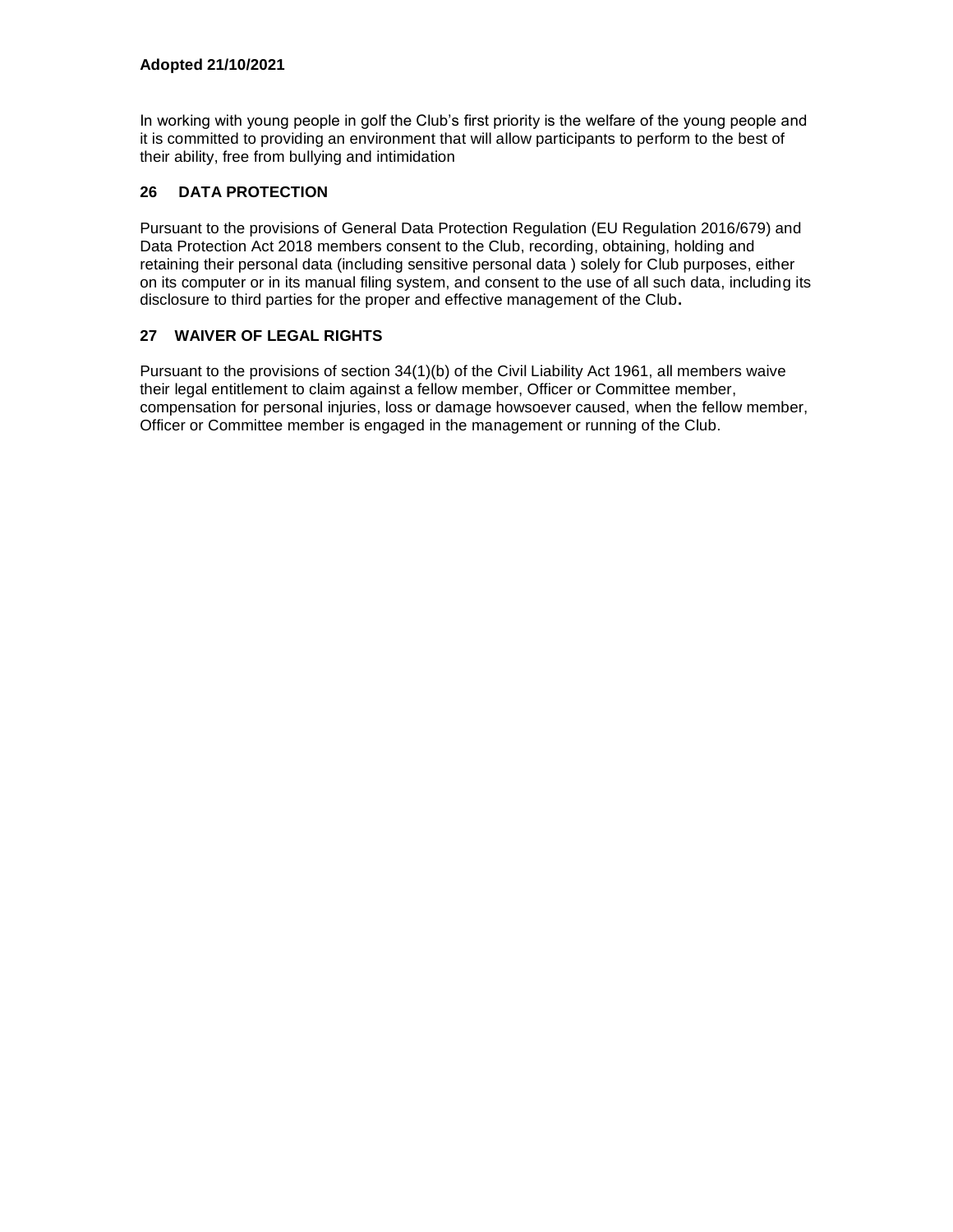## **BYE-LAWS**

## **1. VISITORS**

**(a**) Visitors introduced under Rule 20 shall pay Green Fees as laid down by the Committee from time to time and displayed on the Club Notice Board.

**(b)** A member may introduce not more than three visitors on the same day.

**(c)** Junior Members may introduce one Junior Member of another Golf Club on Mondays, Tuesdays, Thursdays, or Fridays – at a reduced Green Fee which will be displayed on the Club Notice Board.

**(d)** A Pavilion Member may play on the Course by paying a Green Fee at the rate applicable to a visitor playing with a Member.

**(e)** Members may bring their guests into the Clubhouse on the understanding that they will be personally responsible for them and their expenses.

**(f)** The Committee shall have power to suspend the Rules permitting the introduction of visitors at any time or times it deems necessary and to refuse the use of the Course to any particular visitor.

## **2. GREEN COMMITTEE**

 **(a)** The Green Committee shall be responsible to the Committee for all matters connected with the game, including the lay-out of the Course, competitions, matches, handicaps and the arrangement of the grounds. It shall make such regulations as it considers necessary for the control of play of any category of Membership and shall determine the categories of Membership eligible to take part in Club Competitions.

 **(b)** Any dispute or difference of opinion in connection with the game shall be referred to and settled by the Green Committee whose decision shall be final and, if it should come to its knowledge that a breach or irregularity of the Rules of Golf has been committed in any competition, it shall enquire into such breach even though an objection may not have been made.

## **3. COMPETITIONS**

**(a)** Club Competitions shall be played from the teeing ground specified by the Green Committee and from the markers of the day.

 **(b)** Competitors in Club Competitions shall have precedence both in starting and through the green over all other players.

**(c )** Competition Fees must be paid before starting: penalty for non-compliance – disqualification.

 **(d)** Saturday is Competition Day for Men and Wednesday is Competition Day for Ladies and Lady Associates unless otherwise arranged.

 **(e**) No competitor in a Stroke Competition being played on a Saturday may start after 4 p.m.

**(f)** Competition playing rights of Country and Overseas Members shall be restricted to six Saturday or Wednesday competitions per year and are not to include the Captain's, Lady Captain's, President's or Vice-President's prizes. Entry to Cup competitions shall not be permitted.

**(g)** The Green Committee reserves the right to alter dates and conditions of Competitions. Due notice of such alterations will be posted on the Club Notice Board.

#### **4. HANDICAPPING**

.

**(a)** Members' handicaps shall be decided by the Green Committee in accordance with the scheme or schemes in operation for the time being as recommended by the Golfing Union of Ireland and Irish Ladies Golf Union.